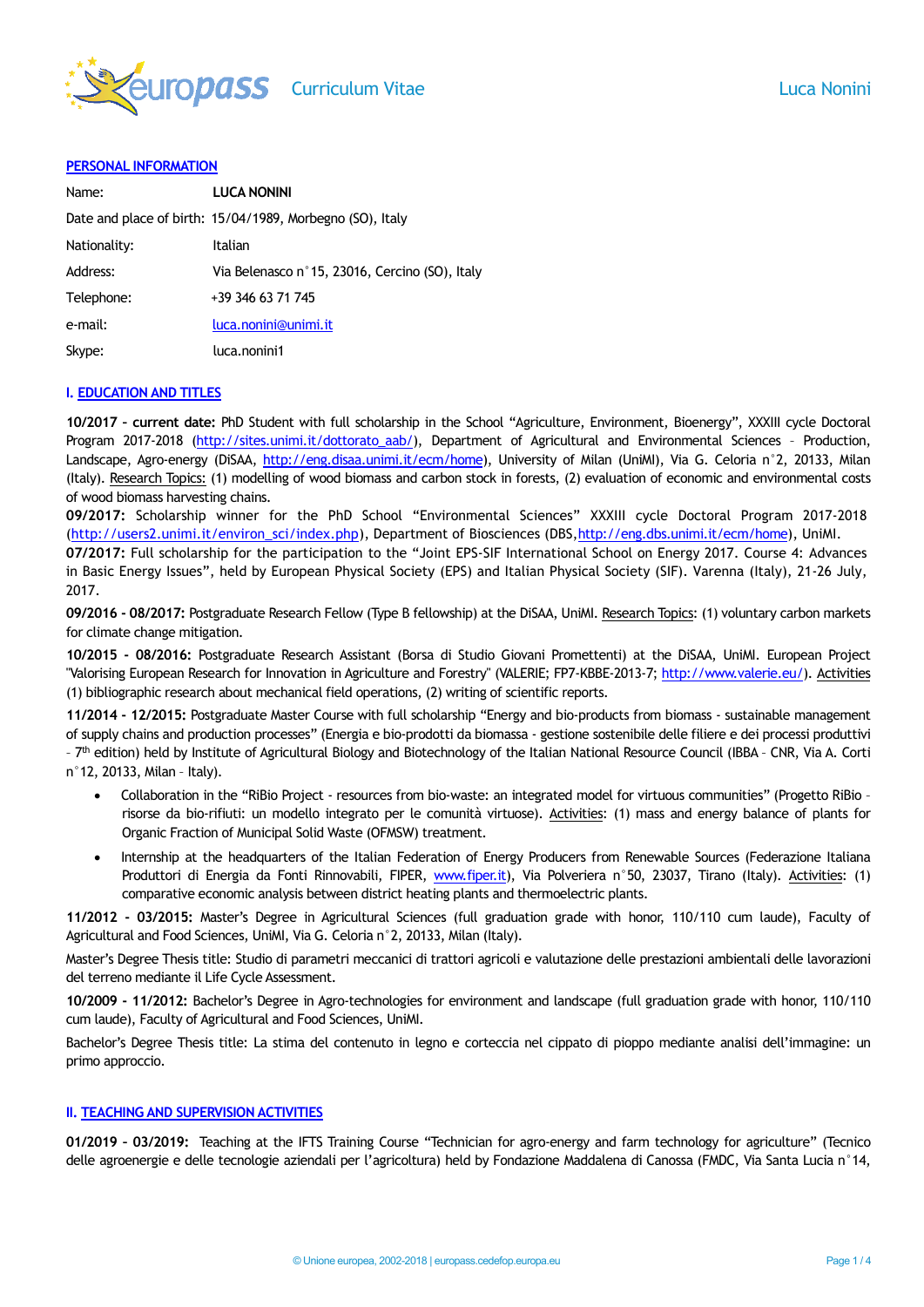

24128, Bergamo - Italy). Lessions about: (1) hydroelectric plants, (2) solar and photovoltaic plants and (3) Life Cycle Assessment methodology.

**12/2017 – 07/2018:** Teaching assistant at the IFTS training Course "Techniques for monitoring and management landscape and environment – agro-energy and environmental sustainability" (Tecniche di monitoraggio e gestione del territorio e dell'ambiente – agroenergie e sostenibilità ambientale) held by FMDC. Activities: (1) exercises about biomass-to-energy processes, (2) supervision of the students' Thesis activity.

**12/2015 - 12/2016:** Supervisor at the Postgraduate Master Course "Energy and bio-products from biomass – energy efficiency and environmental sustainability" (Energia e bio-prodotti da biomassa - efficienza energetica e sostenibilità ambientale - 8<sup>th</sup> edition) held by IBBA – CNR. Activities: (1) collaboration for coordination and planning of the Course activity and (2) supervision of the students' Thesis activity.

### **III. PARTICIPATION IN RESEARCH PROJECTS**

**10/2017 - current date:** "BarPLUS: modifying canopy architecture and photosynthesis to maximize barley biomass and yield for different End-uses". PRIN FACCE SURPLUS, Sustainable and Resilient Agriculture for Food and non-Food Systems, Research contract UniMI-DiSAA and University of Potsdam (Germany), 2016. "Eco physiological modelling and Life Cycle Assessment as part of BarPLUS". Funding Institution: University of Potsdam (Germany).

**12/2017 – 12/2018:** "Valutazione di tecniche per la terminazione delle cover crop e il Contenimento delle Infestanti in agricoltura COnservativa" (CICO) Action A. Funding Institution: Department of Agricultural and Environmental Sciences. Production, Landscape, Agroenergy (DiSAA, UniMi). Research Support Plan 2015-2017. LINE 2: Annual budget for institutional activities year 2017.

## **IV. PUBLICATIONS**

### *Scientific Publications in Journals with Impact Factor (IF)*

1. Zucali M., Bacenetti J., Tamburini A., **Nonini L**., Sandrucci A., Bava L. (2018). Environmental impact assessment of different cropping systems of home-grown feed for milk production. Journal of Cleaner Production, Vol. 172 (20), pp. 3734-3746. DOI: [10.1016/j.jclepro.2017.07.048](https://doi.org/10.1016/j.jclepro.2017.07.048)

2. Bechini L., Koenderink N., Ten Berge H.F.M., Corre W., van Evert F.K., Facchi A., Gharsallah O., Gorriz-Mifsud E., Grignani C., den Herder M., Hily Y., Justes E., Lepennetier A., Moretti B., Newell-Price P., **Nonini L**., Oberti R., Ramonteu S., Rois M., de Ruijter F., Sacco D., Schuler P.M., Willems D., Zandstra A., Top J. (2017). Improving access to research outcomes for innovation in agriculture and forestry: the VALERIE project. Italian Journal of Agronomy, Vol. 12 (2), pp. 85-95. DOI: [10.4081/ija.2016.756](https://doi.org/10.4081/ija.2016.756)

## *Scientific Publications in Journals without Impact Factor (IF)*

1. Fiala M., **Nonini L**. (2018). Biomass and Biofuels. In: Cifarelli L., Wagner F. (edited by). Lecture Notes of the Joint EPS-SIF International School on Energy. Course 4 - Advances in Basic Energy Issues. EPJ Web of Conferences, Vol. 189, 00006. pp: 55- 90. First edition: October, 2018. Publisher: Édition Diffusion Presse Sciences (EDP Sciences), Springer Science+Business Media, Società Italiana di Fisica (SIF). DOI: 10.1051/epjconf/201818900006. ISBN:9788874381142.

### *Book chapters*

1. **Nonini L**. (2015). Analisi energetico ambientale di un impianto di compostaggio e fondamenti di Life Cycle Assessment e carbon footprint (Capitolo 7). In: Davide Bianchini, Silvana Castelli (a cura di). Linee guida per una nuova filiera del biorifiuto. Struttura editoriale de "I quaderni del Master". Santarcangelo di Romagna (RN): Maggioli Editore. pp. 303-381. ISBN: 978-88-916-1230-4.

### *Participation in Conferences, Workshops and Symposia*

1. Fiala M., **Nonini L.**, Marveggio D. (2018). Sostenibilità ambientale delle operazioni meccaniche di campo. In: Bietresato M., Mazzetto F. (edited by). La meccanica agraria oggi. Un confronto aperto su concetti idee e aspettative di una disciplina in continua evoluzione. pp: 335-341. Free University of Bozen and NOI-Techpark (Italy). 23-24 November, 2017. First edition: July, 2018. © 2018 Cleup sc. "Coop. Libraria Editrice Università di Padova". DOI: [https://doi.org/10.23737/MECCANICA\\_AGRARIA\\_OGGI.HTML,](https://doi.org/10.23737/MECCANICA_AGRARIA_OGGI.HTML) ISBN: 978 88 6787 947 Conference proceeding.

2. Fiala M., Marveggio D., **Nonini L.** (2018). Environmental assessment: preliminary results. BarPLUS project 3rd meeting. 8-9 March 2018. University of Lleida (Spain). Speech delivery.

3. Fiala M., **Nonini L**. (2017). Analisi della funzione ambientale degli ecosistemi forestali di Valle Camonica per la promozione di un mercato volontario locale di crediti di carbonio. In: Foreste della Valle Camonica: Energia e decarbonizzazione del territorio. Edolo (Italy), 13 July, 2017. Speech delivery

4. **Nonini L**., Fiala M. (2017). Carbon storage assessment in Valle Camonica forest ecosystems: the first step to promote a local voluntary carbon market for climate change mitigation. In: 11<sup>th</sup> International AIIA Conference "Biosystems Engineering addressing the human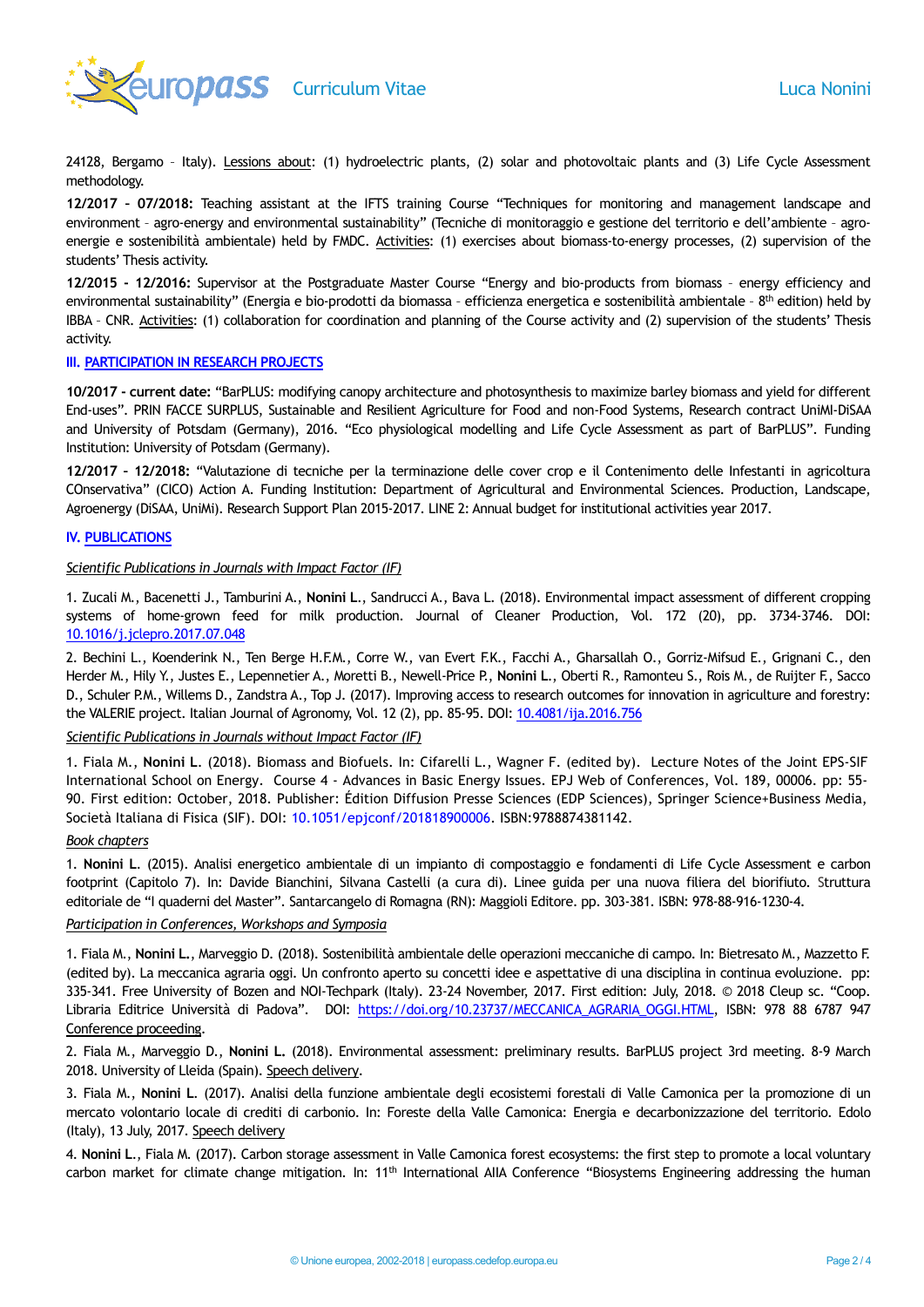

challenges of the 21<sup>st</sup> century". University of Bari Aldo Moro (Italy), 5-8 July, 2017. pp. 527-530. ISBN: 978-88-6629-020-9. Conference proceeding.

5. Castelli S., **Nonini L**., Bianchini D., Segato S., Mazzon A., Mapelli S. (2016). Organic fraction of the municipal solid waste as a lowcarbon energy source and for biorefinery application by innovative use of duckweed in wastewater phytoremediation. In: Energy Systems Conference: 21<sup>st</sup> Century Challenges. Westminster, London (UK), 14-15 June, 2016. Poster presentation.

### *Manuscripts in preparation*

1. **Nonini L.**, Fiala M. Estimation of the carbon storage of forest biomass for voluntary carbon markets: preliminary results

#### **V. PERSONAL SKILLS**

| Mother tongue   | <b>Italian</b>       |                |                       |                      |                |  |  |
|-----------------|----------------------|----------------|-----------------------|----------------------|----------------|--|--|
| Other languages | <b>English</b>       |                |                       |                      |                |  |  |
|                 | <b>UNDERSTANDING</b> |                | <b>SPEAKING</b>       |                      |                |  |  |
|                 | Listening            | Reading        | Spoken<br>interaction | Spoken<br>production | <b>WRITING</b> |  |  |
|                 | B <sub>1</sub>       | B <sub>2</sub> | C1                    | C <sub>1</sub>       | B <sub>1</sub> |  |  |

**CAMBRIDGE ENGLISH Language Assessment, Level 1 Certificate ESOL International (First Certificate in English, FCE).**

**CEFR Level: B2. Grade C. Date of examination: 10 March, 2017** Levels: A1/A2: Base user - B1/B2: intermediate user - C1/C2: advanced user [Common European Framework of Reference for Languages](http://europass.cedefop.europa.eu/en/resources/european-language-levels-cefr)

#### **Organizational/managerial skills**

(1) Coordination and management skills, acquired during both the Postgraduate Master Course "Energy and bio-products from biomass sustainable management of supply chains and production processes" (Energia e bio-prodotti da biomassa - gestione sostenibile delle filiere e dei processi produttivi - 7<sup>th</sup> edition), and the Research activities at the DiSAA, UniMI.

# **Job-related skills**

(1) Excellent knowledge of the main Databases for scientific papers research.

- (2) Good knowledge of the Microsoft Office package (word, excel, access, power-point, publisher).
- (3) Good knowledge of the AutoCAD software.
- (4) Basic knowledge of software for landscape planning (Geographic Information System, G.I.S.).
- (5) Basic knowledge of the Carbon Budget Model of the Canadian Forest Sector (CBM-CFS3).
- (6) Basic knowledge of software for environmental impact assessment (SimaPro).

### **Driving Licence:** A,B

### **VI. COURSES**

(1) "CARSEQ": Carbon Sequestration in Forest Ecosystem Summer School, held by SwissForestLab and NFZ.forestnet. Davos (Switzerland), 19-24 August, 2018.

(2) CBM-CFS3 technical training workshop, held by Joint Research Center (JRC) of the European Commission and the carbon accounting team of the Canadian Forest Service. Ispra (Italy), 18-20 June, 2018.

(3) Joint EPS-SIF International School on Energy 2017. Course 4: Advances in Basic Energy Issues, with full scholarship, held by European Physical Society (EPS) and Italian Physical Society (SIF). Varenna (Italy), 21-26 July, 2017.

(4) 2nd LCA basic course 2015 held by Italian LCA Network Association. Bologna (Italy), 21-23 September, 2015.